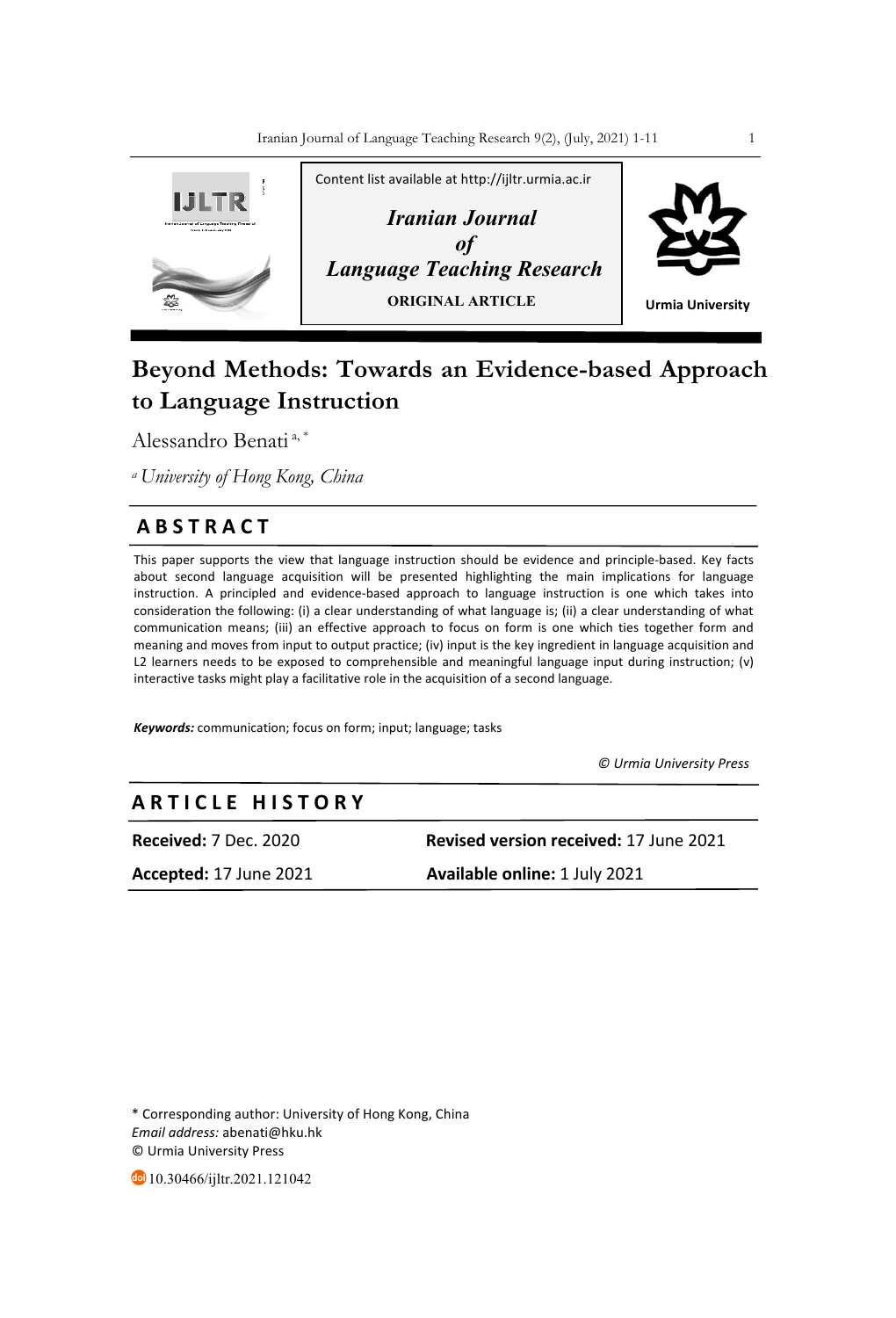# **Introduction**

Over the years, teachers and practitioners have relied on a variety of different teaching methods proposed to inform their teaching. In the 1980s, for example, communicative language teaching was seen as the method of teaching which would essentially bring the learner into closer contact with the target language. Communicative language teaching was considered a student-centered type of instruction, and a very revolutionary method in language teaching as it considered communication as the center of the language classroom experience. More recently task-based language teaching takes "tasks" as the key unit for this method in designing and implementing language instruction.

Language teachers have always been interested in finding innovative and more effective ways to teach languages. In order to provide teachers with effective options for language instruction, we should consider carefully what we know about how a language is acquired. An effective approach to language instruction must be one based on and informed by theory and empirical evidence in how people learn a language. Although research in second language acquisition mainly focuses on learners and learning, the findings from this research have very often implications for language instructors and instruction.

Language teachers should not look at the 'right method' to teach languages, as there is not one. They should instead refer to a principled and evidence-based approach to language teaching. One that can be drawn from key facts end evidence from second language acquisition theory and research (Benati, 2020; Long, 2017; Schwieter & Benati, 2019).

# **Second language acquisition: Key facts**

Theory and research in second language acquisition have emphasized the complexity of acquisition processes. How learners process language, how they intake it and the new language system develops, and how they access the information to communicate are key areas of research in this field of enquiry.

# *Key fact 1: Second language acquisition is primarily a matter of developing implicit knowledge*

The bulk of second language acquisition is largely implicit. A number of scholars in the field (Krashen, 1982; Ellis 2012; VanPatten, 2010, 2016; VanPatten, Smith & Benati, 2019) have argued that second language acquisition is the result of an interaction (outside awareness) between several factors: input data; universal properties; first language properties. This view does not imply that all learners do not engage in explicit learning as they obviously do. However, there is no clear evidence that explicit learning turns into implicit in second language acquisition (VanPatten & Benati, 2015).

# *Key fact 2: Language is a complex, abstract and a mental phenomenon*

Explicit knowledge of language is defined as conscious knowledge. It is often verbalizable knowledge about language such as to talk about someone else in the past, you add *–ed-* to the stem at the end of the verb. Implicit knowledge is defined as unconscious knowledge and it is not verbalizable. There is no evidence that explicit knowledge turns into implicit knowledge. The acquisition of grammatical properties is implicit. Language is too abstract and complex to be taught and learnt explicitly. L2 learners create linguistic systems in an organized way that seem little affected by external forces such as instruction and correction. In short, language is not the rules and paradigms that appear on textbook pages. Explicit rules and paradigm lists cannot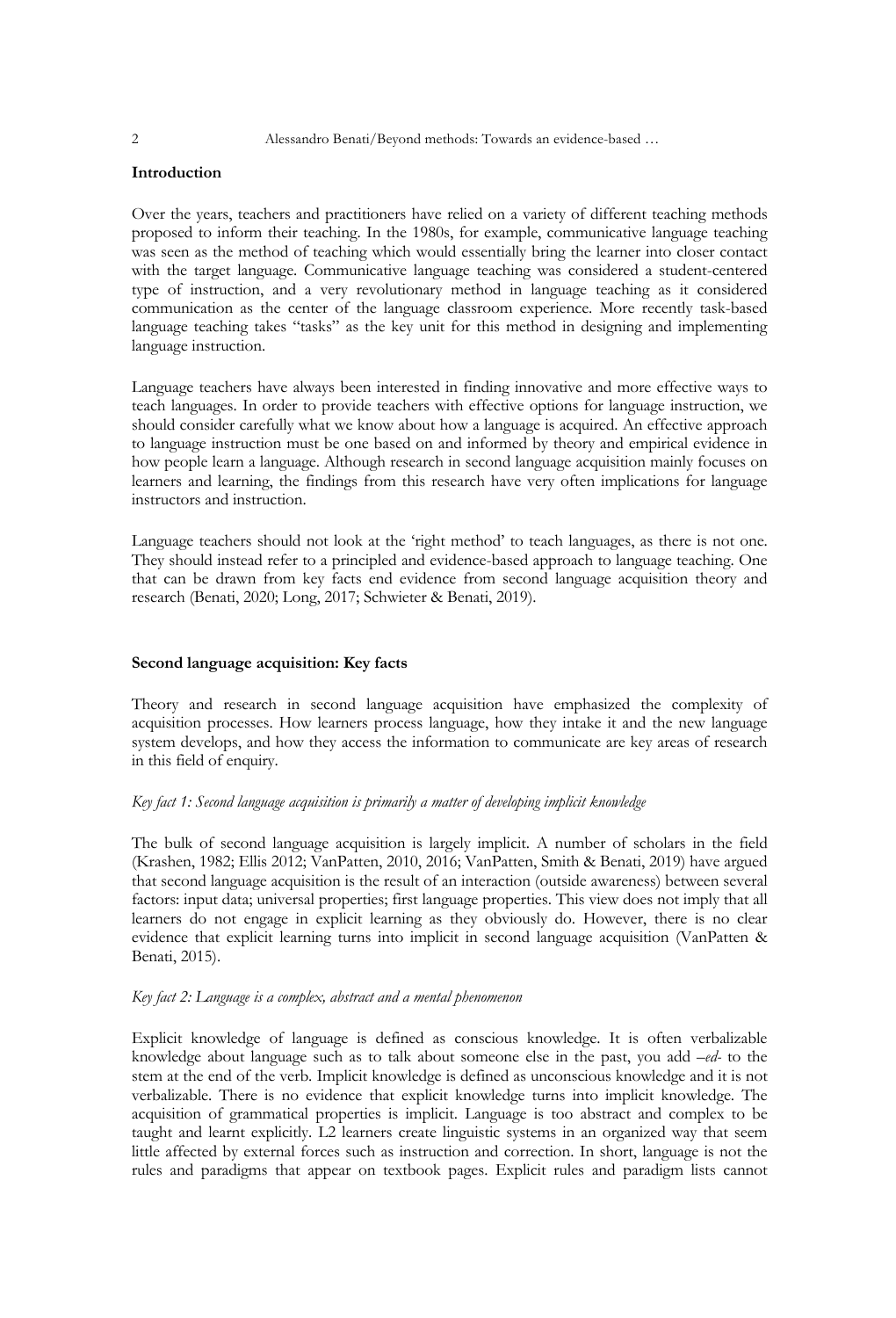become the abstract and complex system because the two things are completely different. What winds up in the human mind has no resemblance to anything on textbook pages or what teachers might say (VanPatten, Smith & Benati, 2019). This implication stems from the fact that there are no internal mechanisms that can convert explicit textbook rules into implicit mental representation.

Language is special and it is not learned in the same way as other complex mental phenomena. Humans are hardwired to learn language and have special cognitive mechanisms specifically designed to deal with language. Language is abstract and complex and should not be taught and learned explicitly. There is no mechanism that turns explicit rules into the abstract and complex mental representation we call 'language' (VanPatten & Rothman, 2014).

# *Key fact 3: L2 learners process linguistic features following a natural order and a specific sequence. Instruction has a limited role.*

Language development is slow and piecemeal (VanPatten, 2003). L2 learners do not acquire one thing and then move on to another, as suggested by typical syllabi and textbooks. L2 learners' minds are constantly working on various aspects of language simultaneously. Only over time does the internal system build up and begin to resemble the second language. Language development is stage-like and ordered-like (e.g., acquisition of morphemes). In the acquisition of structure there are stages that all learners go through regardless of their L1. There is no evidence that stages can be skipped or orders can be altered (Pienemman & Lenzing, 2015)

# *Key fact 4: Instruction has a limited role*

Overall, the role of instruction in language acquisition is limited and constrained by a number of factors (e.g., orders and sequences of development, processing constraints). However, despite the fact that instruction is, for instance, not able to alter the route of acquisition, it might have some beneficial effects in terms of speeding up the rate of language acquisition. The question is how. If we are going to focus on form in any way in the classroom, it ought to be input based and meaning oriented. Instruction as input manipulation might or might not facilitate language processing. The empirical research measuring the effects of instruction is wobbly; that is, the results of the research are not always clear. One of the problems with the research is the way scholars measure outcomes of pedagogical interventions. Just how do we know acquisition has happened after an intervention? Some scholars have argued that there is a huge bias toward explicit testing and tapping of explicit knowledge in the research on the role of instruction. What is more, given what we know about the slow and piecemeal nature of acquisition, it is hardly probable that instruction causes instantaneous acquisition of a particular property of language (VanPatten, Smith & Benati, 2019).

# *Key fact 5: L2 learners require extensive input exposure to build their internal language systems*

Input provides the primary linguistic data that the internal language system needs to make acquisition of a language possible (Gass & Mackey, 2002). Input is the main ingredient in second language acquisition, but acquisition cannot happen unless the input is processed. To be processed successfully it must be comprehensible and it must carry a message. Learners' internal mechanisms cannot use data that is not message oriented. L2 learners primarily focus on meaning when they process elements of the new language. Acquisition requires individuals to establish relations between a particular form and its meaning/s (VanPatten, 2015).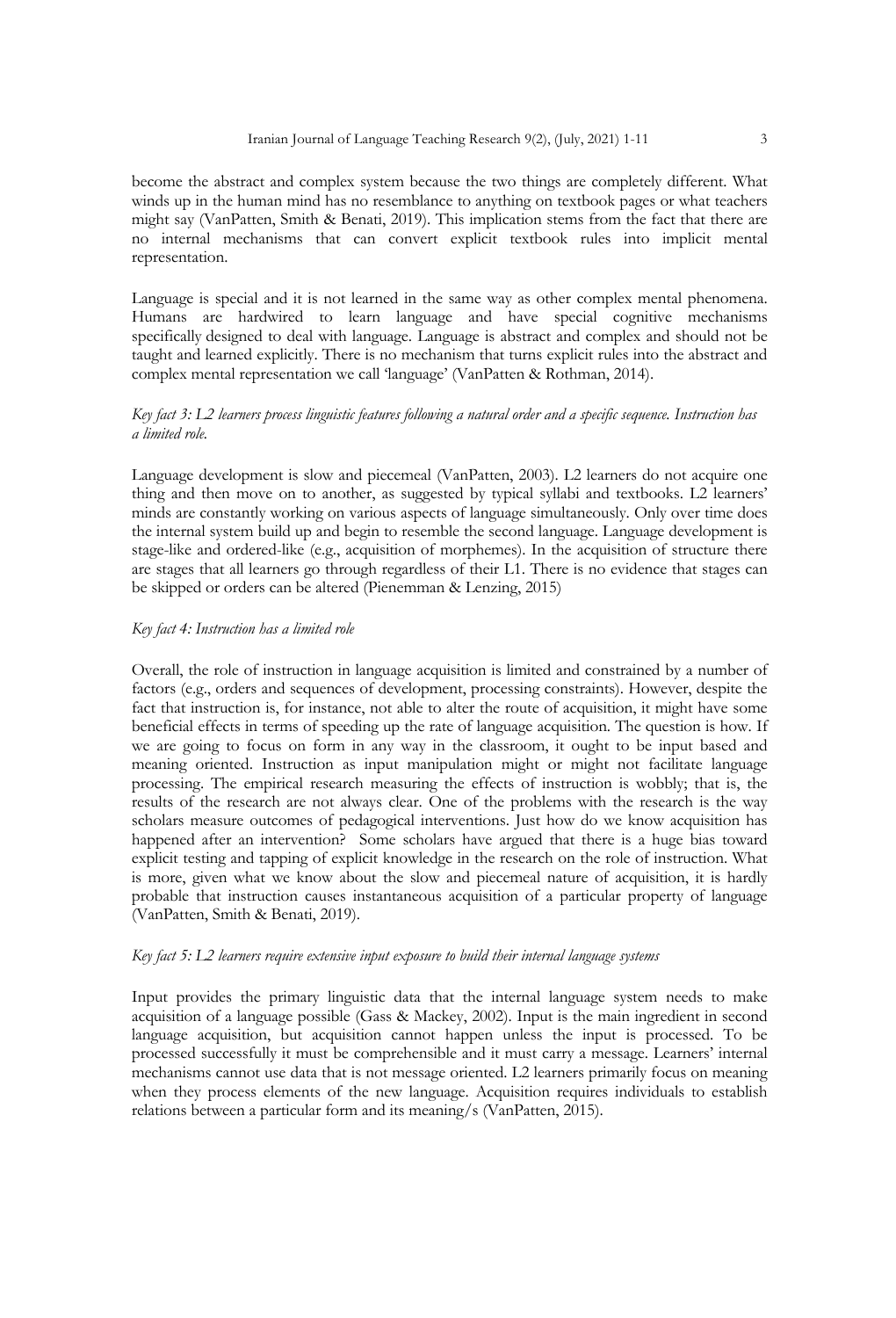L2 learners should be exposed to comprehensible and meaningful input to increase the amount and quality of the input they can intake and to ensure that they can make connections between meanings and the forms. Interactions are crucial for language development. Interaction modifications make input more comprehensible and comprehensible input in turn promotes acquisition. What emerges from second language theory and research evidence is a model of acquisition that goes from input to output. Input is not processed in its entirety and it is reduced (intake) due to a number of processing and linguistic constraints. L2 learners have access to the new language system to produce the language (output) but this access is also constrained by processability problems. On the whole, input is an absolutely necessary element for acquisition and there is no theory, view, or hypothesis in second language acquisition theory and research that does not recognize the importance of input.

#### **Second language instruction: Key implications**

Based on the theory and research in second language acquisition, there are a number of implications for language instruction.

#### *Key implication 1: Input must be comprehensible and meaningful*

What is input in the context of acquiring languages? Input is the language that L2 learners hear or see in a communicative context. Input is language that learners try to comprehend for the message contained in it. When somebody asks 'Where are you from? we focus on what (input) the person is asking us. We respond focusing on the meaning contained in what this person is asking us. In contrast we can hear a teacher asking us or the entire classroom to repeat something or explain something (e.g., grammatical feature). In this case, our task would simply be to repeat or memorize language. It could certainly be the case that we can repeat without knowing what our teacher actually is saying. Therefore, we could potentially perform the activity without fully understanding its meaning.

It is important to reiterate here that input for acquisition is the language that is embedded in a communicative context that learners attend to for its meaning (VanPatten, 2003). L2 learners acquire language mainly through exposure to comprehensible input, in a similar fashion as they acquire their first language. The input that L2 learners receive should be therefore simplified with the use of contextual and extra linguistics clues. Language learners should be provided with opportunities to focus on meaning rather than grammatical forms for example. Simplified input is language input that is easy to process. Teachers can for example use high-frequency vocabulary. They can also make use of gestures, pictures or drawings to make input simpler and easier to comprehend. The use of short sentences can also reduce the burden of processing and increase comprehension.

Good input language for learning is not the explanation about grammar, presentation of vocabulary followed by mechanical practice. Good input language is about creating opportunities for language learners to hear or read language in a communicative context that they need to process for meaning. Engaging language learners in communication means creating opportunities for them to interpret, negotiate and express meaning in a specific context. Language instruction should focus on providing learners with a rich variety of comprehensible input and opportunities to use language spontaneously and meaningfully. Interaction offers opportunities for negotiation of meaning and language acquisition. Quality classroom input must have two characteristics: It needs to be at an appropriate level; and learners should be engaged with the input (they interact with it).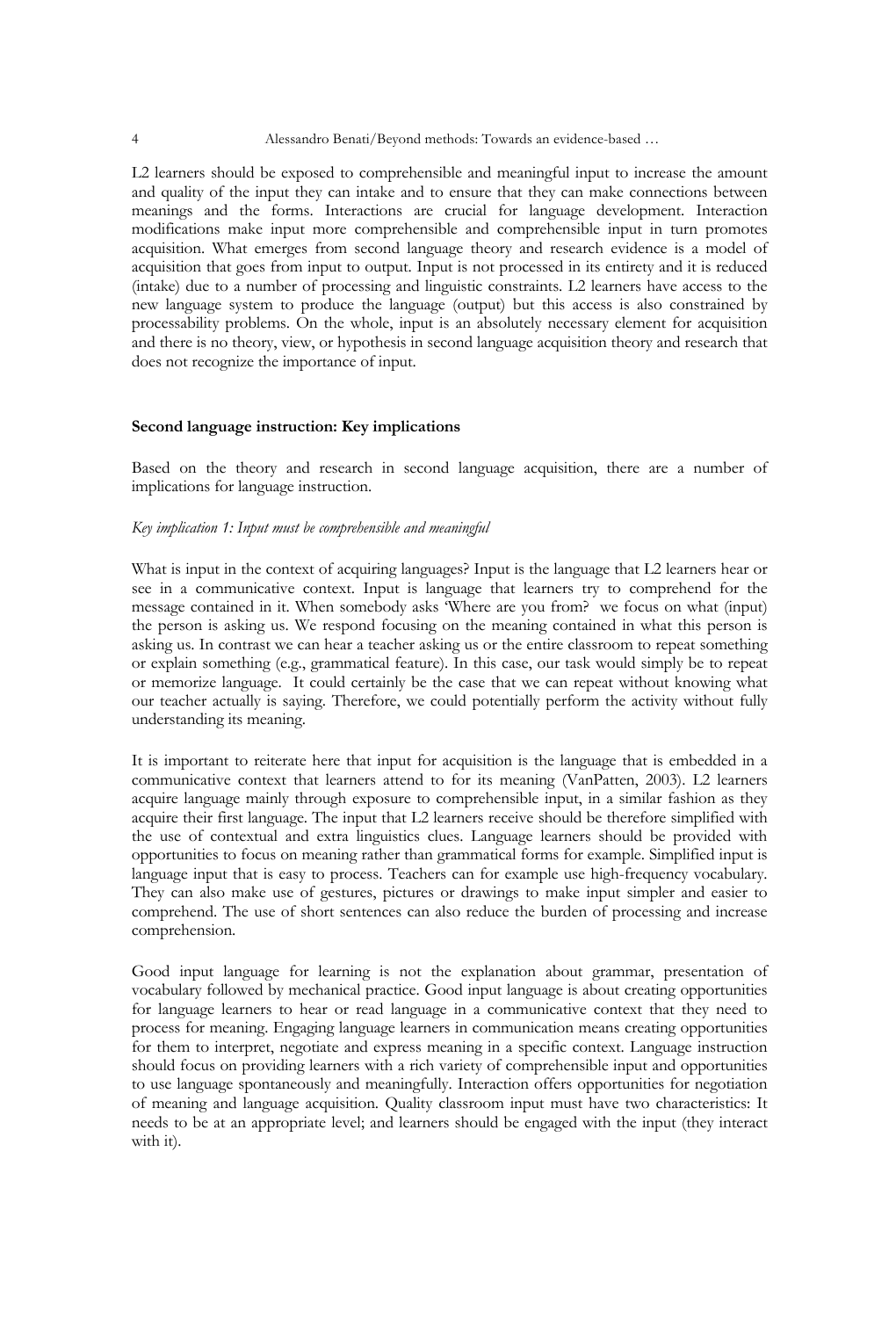L2 learners acquire language mainly through comprehension but they do not simply absorb everything they hear or read. They cannot attach meaning to the language input they are exposed to during comprehension. Their language systems process, organize, and store linguistic data continuously interacting with language input. To make its way through the system, that input must be simplified input. There are four main features which should be considered to make input language easy to understand and process: short sentences; slower rate; rephrasing; and clear content. L2 learners are mapping overall meaning into strings of words they hear or read. The content is clear as instructors use linguistic and non-linguistic means to make input comprehensible (pictures, cartoons, gestures).

Although exposure to input is necessary and vital for second language acquisition, mere exposure to input might not be sufficient and sometimes input might need to be enhanced via some kind of formal instruction. Input can be enhanced so as to increase the possibility that L2 learners might notice particular forms in the input they are exposed to. Textual enhancement is an instructional intervention carried out to enhance the saliency of input in written or oral texts with a view to facilitating learners' noticing of targeted forms and thereby enhancing their acquisition (Nassaji & Fotos, 2011). Textual enhancement makes use of typographical cues (e.g., boldfacing, italicizing, underlining, colouring, enlarging the font size, etc.) to draw learners' attention to particular forms in a text. Overall, research on input and textual enhancement has indicated that it is an effective input manipulation pedagogical intervention to increase frequency about a target form in the input and foster noticing.

Input can be restructured so that form-meaning connections can be facilitated. Processing instruction (Benati, 2019: VanPatten, 2015) is a pedagogical intervention to grammar instruction that exposes L2 learners to a particular type of input which help L2 leaners to make correct formmeaning connections or parse sentences appropriately (compute basic structure in real time) during comprehension. Processing instruction relies on structured input tasks to push learners away from inefficient processing strategies so that they are more likely to process the relevant forms in the input.

Interactional input (Long, 2007) refers to input received during interaction where there is some kind of communicative exchange involving the learner and at least another person (e.g., conversation, classroom interactions). In these exchanges, L2 learners negotiate meaning and make some conversational adjustments. This means that conversation and interaction may make linguistic features salient to the learner and the process of negotiating meaning can facilitate acquisition. Learners sometimes request clarifications or repetitions if they do not understand the input they receive. In the attempt to facilitate communication, one person can request the other to modify his/her utterances or the person modifies his/her own utterances to be understood. This kind of negotiation of meaning may trigger interactional adjustments by the native speaker (NS) or more competent interlocutor. Negotiation of meaning (Mackey & Philip, 1998) may facilitate language acquisition because it connects input, learner-internal capacities, particularly selective attention, and output in productive ways. Research into the relative effectiveness of modified input on acquisition has shown it might have an impact on learners' ability to negotiate the input they need at a particular stage of development.

Corrective feedback can provide learners with additional input and indicate that utterances are not target-like. This can take several forms in conversational interaction, such as puzzled looks, confirmation checks, clarifications requests, and corrective recasts. Recast is where learners are provided with a correct form in the input. The interlocutor will reformulate a learner's non-targetlike utterance so that it is target-like in the hopes that the learner becomes aware that something is wrong in their output. Research on the effects of recasts has provided mixed results. Some researchers (Nassaji & Fotos, 2011; Ranta & Lyster, 2017) have argued that corrective feedback is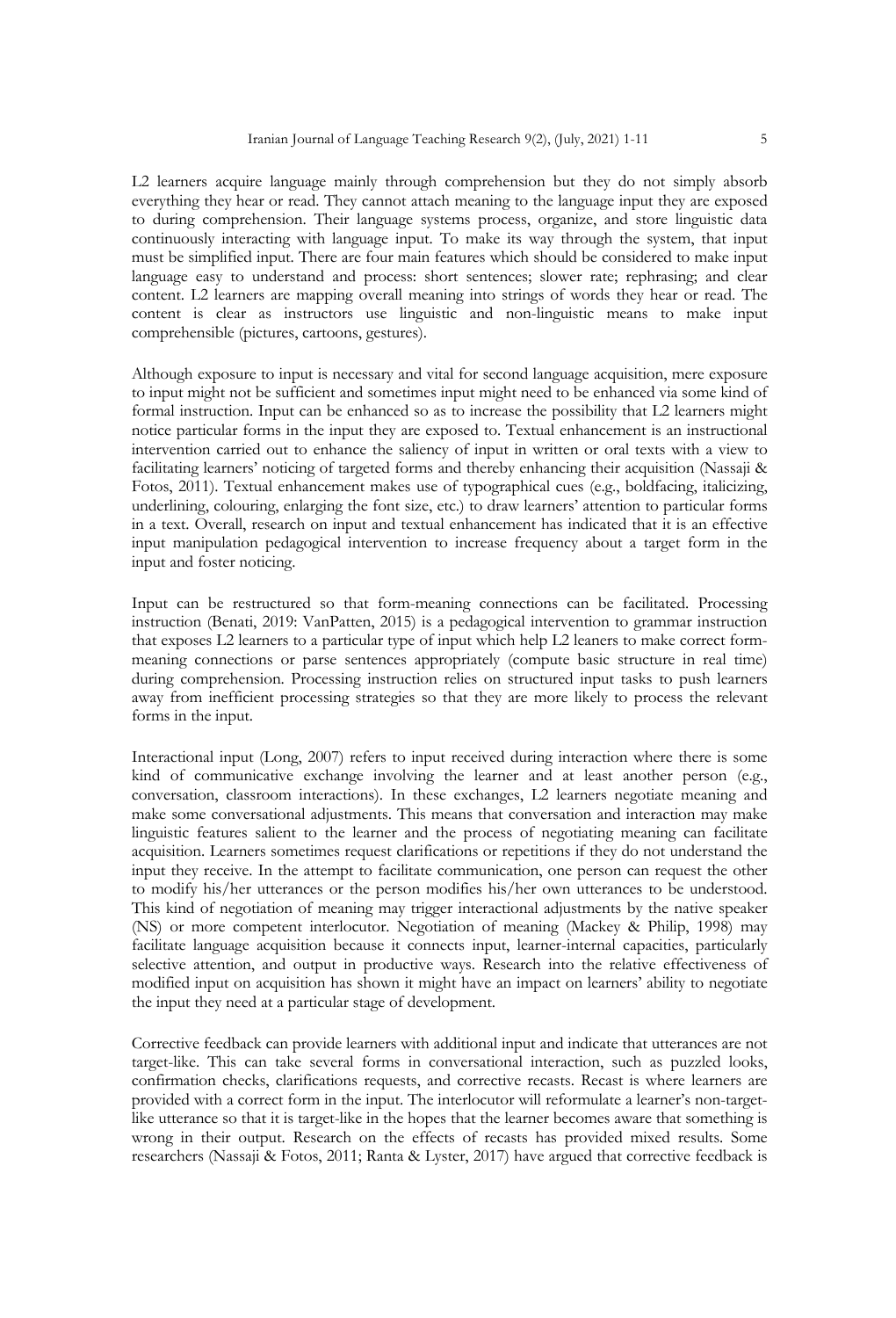more effective when L2 learners are given opportunities to interact, negotiate meaning and selfrepair.

#### *Key implication 2: Communication should be fostered*

Communication cannot be equated with the  $Q/A$  paradigm, use of role plays or open-ended questions type of language practice. Communication can be defined as the expression, interpretation and negotiation of meaning for a specific purpose in a given context. We know that interaction promotes comprehension and comprehension promotes acquisition. Communicative tasks promote acquisition and provide a purpose for language use. A task (Ellis, 2003; Nunan, 2004) can be used to achieve a specific lesson objective. Tasks (and not exercises or activities) should form the backbone of the curriculum. A definition and understanding of the nature of communication is crucial for developing effective communicative skills. Communication can be defined as the expression, interpretation, and negotiation of meaning for a specific purpose in a given context. Language learners must be engaged in communicative tasks where they use language that is meaningful. All communicative tasks must ensure language learners develop their ability to share information, negotiate meaning and interact with others. Speaking tasks must be developed with the intention to promote communication and communicative language use. A communication task is a classroom activity that has (a) an objective attainable only by interaction among participants; (b) a mechanism for structuring and sequencing interaction; and (c) a focus on meaning exchange.

A communication task is a learning endeavor that requires L2 learners to comprehend, negotiate, manipulate and produce the target language as they need to perform some set of work-plans. L2 Learners must develop their ability to manage interaction as well as engage in the negotiation of meaning. The management of the interaction involves such things as when and how to take the floor, when to introduce a topic or change the subject, how to invite someone else to speak, how to keep a conversation going and so on. Negotiation of meaning refers to the skill of making sure the person you are speaking to has correctly understood you and that you have correctly understood them (Lee, 2000).

Assuming that our aim is to develop language learners' communicative competence, we must create classroom oral tasks that stimulate communication in the language classroom. In addition to that, we must consider practical needs and possible constraints in developing effective oral tasks.

Much of the time allocated to the oral task must be occupied by language learners' talk and not instructors' talk. Classroom discussion must not be dominated by a minority of talkative participants and all learners must contribute evenly (even in the case of a mixed-ability class). Oral tasks should be developed keeping language learners' motivation in mind as learners are eager to speak when they are interested in the topic and have something new to say about it. Language learners need to use an appropriate, comprehensible and accurate level of target language. Language instructors must address some of the problems related to getting language learners to talk in the classroom.

# *Key implication 3: Learners should be exposed to meaningful and interactive tasks*

A task is a language-learning endeavor that requires students to (a) comprehend, (b) manipulate and (c) produce the target language as they perform some set of work plans. Tasks provide learners with a purpose for language use and make language teaching more communicative (Lee, 2000). Tasks are activities which involve understanding and processing of the target language.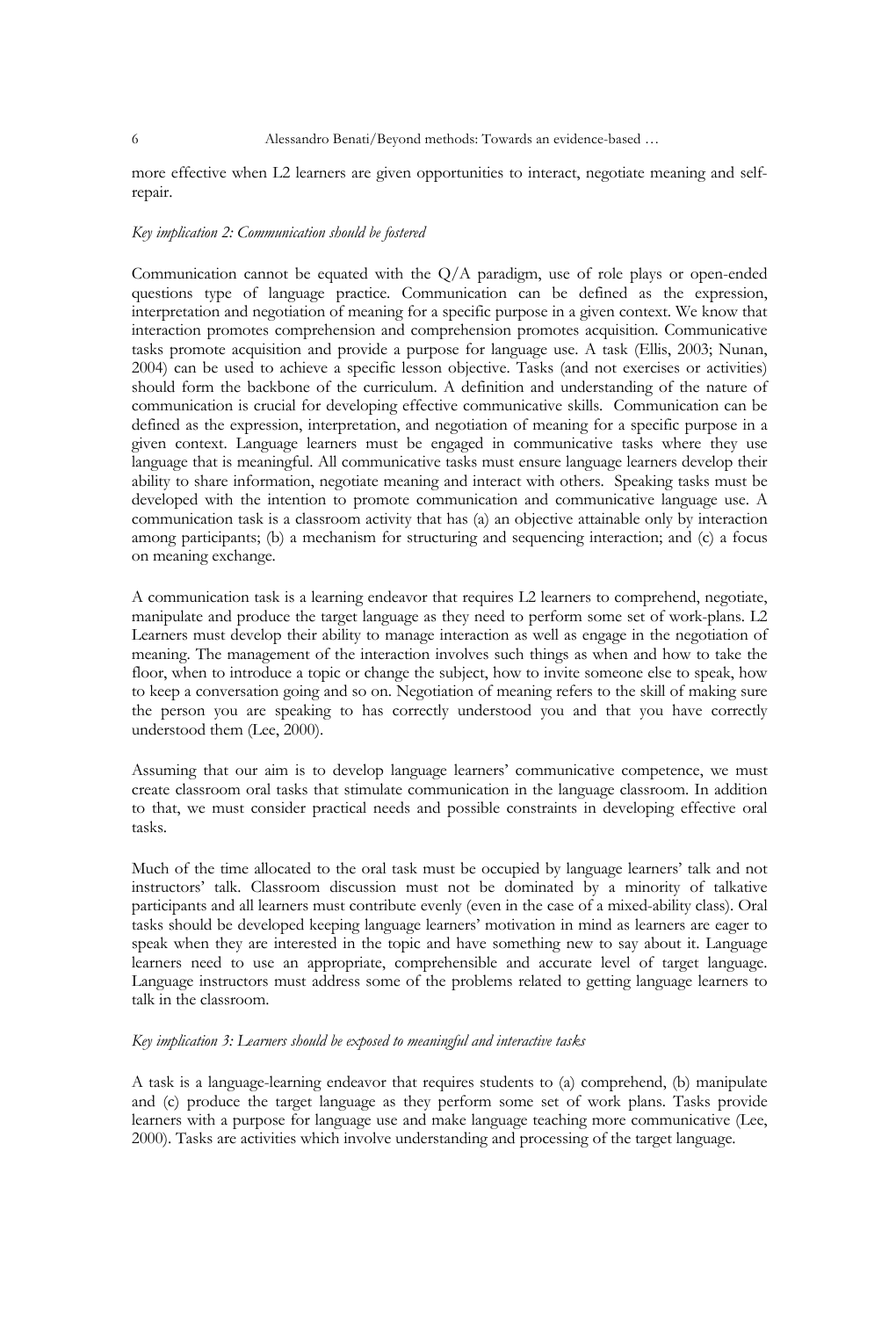If a language task follows the above criteria and it is structured in an appropriate way it can successfully promote communication among L2 learners. Tasks promote communication but the question is whether they also have a beneficial role for second language acquisition. It can be argued that it can facilitate language acquisition processes in a number of ways.

Firstly, in interactive tasks, language learners receive and are exposed to meaningful input from a variety of sources: teachers; other learners; and the task itself. More importantly the input, both aural and written, is made comprehensible and meaningful. The input language learners are exposed to is simplified (e.g., short utterances, forms are made salient, the language is simplified). These modifications help language learners to process the language and they increase the changes for the development of their internal language developing system.

Secondly, in interactive tasks, language learners are not engaged in mechanical output practice (e.g., drills, repetition exercises) where the language they produce is not meaningful. Interactive tasks would instead allow language learners to engage in meaningful production of language which might help them in filling the gaps in their knowledge (forms, words and structures to convey meaning) and facilitating language acquisition.

Thirdly, in interactive tasks the focus is not just expression and interpretation of meaning but also negotiation of meaning. Providing language learners with opportunities to negotiate meaning (e.g. confirmation checks) would increase the amount of language input that it is comprehended and therefore it would facilitate learning. Speaking is an interactive process of constructing meaning that involves producing, receiving and processing information. All communicative tasks must ensure L2 learners develop their ability to share information, negotiate meaning and interact with others. Speaking tasks must be developed with the intention to promote communication and communicative language use.

Fourthly, L2 learners should be provided with opportunities for output practice. They should be exposed to tasks that encourage interaction and negotiation of meaning. Language teaching must create opportunities for L2 learners to communicate by performing communicative functions (output). Whenever L2 learners produce language, it should be for the purpose of expressing some kind of meaning. L2 learners should engage in speaking, listening, reading, and writing activities through the completion of communicative tasks that promote interpretation, interaction, negotiation of meaning (nature of communication), and meaningful language production.

Fifthly, language teachers should use a more learner-centered teaching approach as opposed to a teacher-centered approach. They must consider the use of corrective feedback in the form of recast and other forms of feedback ensuring that the amount of error correction is kept to a minimum, and learners are encouraged to self-repair.

Language instructors are encouraged to take suggestions from here and there when it comes to pedagogical issues, as long as what they choose is guided and informed by theory and empirical research in language learning and teaching. We argue for a learner-centered type of instruction, where L2 learners engage in communicative and effective tasks which involve group work and interaction with other learners. A teaching environment in which learners are exposed to tasks for a specific purpose and where the instructor is in the position to give the students many opportunities for spontaneous production, interaction and negotiation of meaning should be achieved. A different role for the language instructor has been proposed, one that creates the opportunity and the conditions in the classroom for L2 learners to co-participate and take responsibility for their learning. In this new environment learning can take place naturally and teaching can be effective. In this teaching and learning environment, meaning is emphasized over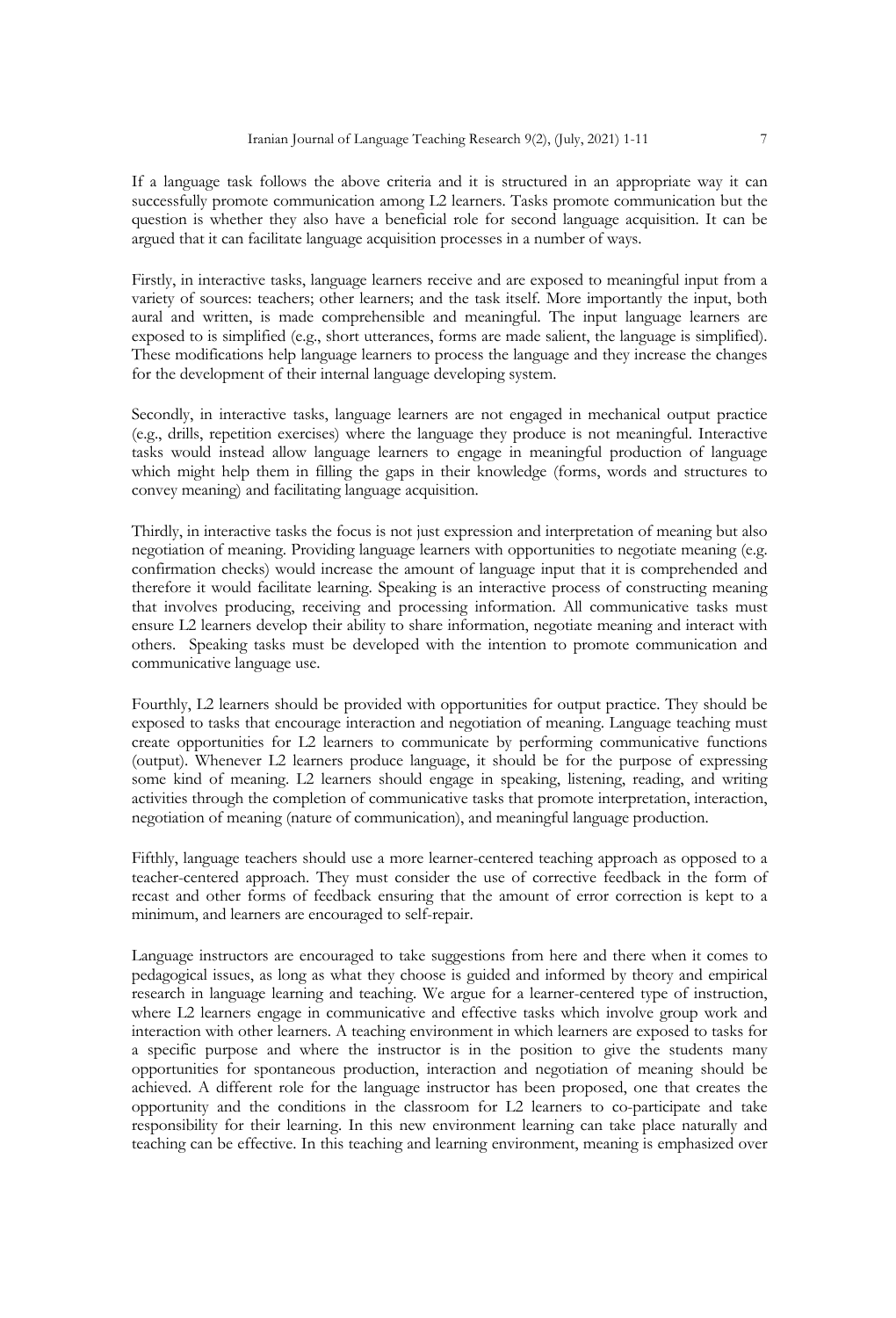#### 8 Alessandro Benati/Beyond methods: Towards an evidence-based …

form, the amount of correction is kept to a minimum, letting the students express themselves and self-repair. Comprehensible, simplified and message-based input is provided through the use of contextual props, cues, and gestures rather than structural grading. Tasks should promote genuine communication which involves the ability to interpret, express and negotiate meaning. Learners should engage with language tasks where meaning is emphasized over form. However, a focus on form is an essential component in second language teaching and learning.

# *Key implication 4: Focus on form should move from input to output*

As the research on the above points emerged, scholars began to ask, "Can instruction influence acquisition? What role does instruction play in these observations?" This research has led us to three more basic facts (Benati, 2021: Wong & Simard, 2018).

- *Instruction does not affect the stage-like or ordered nature of acquisition*. That is, instruction does not allow learners to skip stages or alter ordered acquisition.
- *There are internal constraints on acquisition*. Something inside the learner's mind/brain processes and organizes language in ways that cannot be manipulated by outside forces such as instruction and practice.
- *Input provides the data for acquisition*. Language that learners hear and see in communicative contexts forms the data on which the internal mechanisms operate.

A specific traditional grammar-oriented approach is the so-called PPP (presentation- practiceproduction). This approach proposes a three-stage model. The first stage consists of the internalization of a new form or structure which is usually presented through a text. The second stage implies the practice of the new form of structure through its systematic use. In the final stage activities are organized involving personal use of the target form or structure. The PPP suggests the use of activities which allow the learner to move from systematic to appropriate use of the language in contexts. It is only when learners have mastered the form that they will be able to use it in context where the message becomes more important than the medium.

A traditional grammar-oriented approach is often characterized by paradigmatic explanations of specific linguistic forms or structures. The paradigmatic explanation is followed by pattern practice and substitution drills. In this type of mechanical practice, real life situations are completely ignored and practice is implemented in a completely decontextualized way.

Drills are problematic for two main reasons:

(a) They force L2 learners to produce grammatical forms before they are capable of comprehending the forms, which leads to incorrect generalizations and overuse of the form when not necessary. Learners need the opportunity to comprehend language before being able to use it accurately.

(b) They do not allow learners to make form-meaning connections in comprehension and production. The idea that acquiring grammar can be simply achieved by learning about the grammatical rules of a target language and practice those rules through production tasks (very often mechanical and traditional) has been challenged by many scholars in the field of second language acquisition and language teaching. In recent years, findings from empirical research in instructed second language acquisition and theory have demonstrated that a component of focus on grammar ('focus on form') might facilitate acquisition if it is provided in combination with a focus on meaning. The term 'focus on form' is characterized by any pedagogical interventions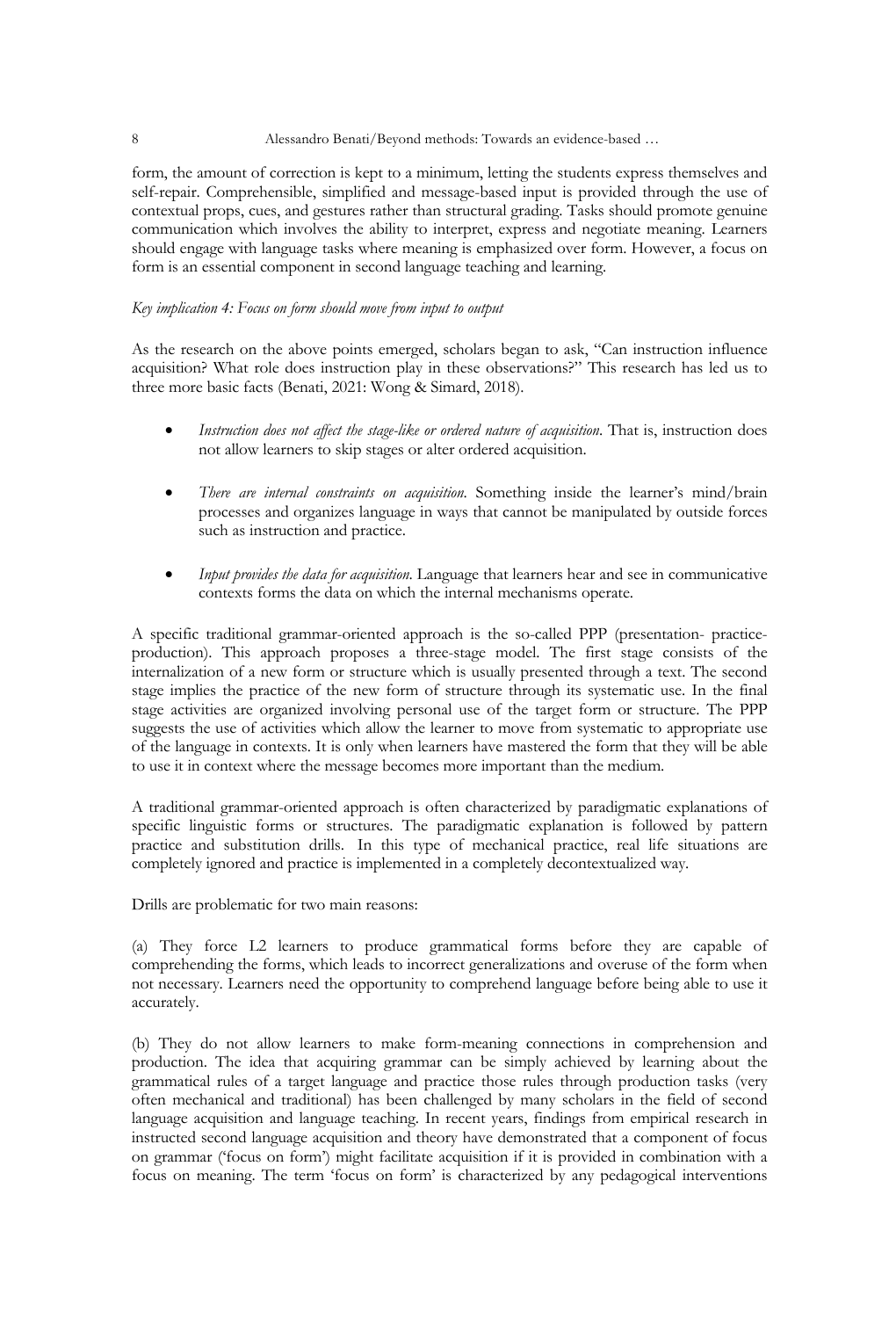which draws leaners' attention to the grammatical properties of the target language by providing a focus on meaning and a focus on form.

Input plays a key role in second language acquisition. Input is the single most important concept in second language acquisition. Considering the limited role for instruction, and the importance of incorporating grammar in a more communicative framework of language teaching, teachers should look at devising grammar tasks that, on one hand, enhance the grammatical features in the input, and on the other hand, provide L2 learners with opportunities to focus on meaning. The question is to determine what type of grammar is more successful in terms of helping learners internalize the grammatical features of a target language.

The following principles should be considered in approaching grammar instruction:

Instruction might have a facilitative role in terms of helping L2 learners to process the linguistics features of the target language in the input. Input manipulation and pedagogical interventions such as textual enhancement might provide an effective focus on form;

Instruction might also have a facilitative role in helping L2 learners to process language accurately and appropriately by, for instance, making form and form-meaning connections in the input. L2 Learners, through structured input activities, might be able to connect particular meanings to particular forms (grammatical or lexical). For example, they tend to connect a form with its meaning in the input they receive (the morpheme -*ed-* on the end of a verb in English refers to an event in the past);

Instruction might have a facilitative role if it follows the natural of acquisition. Pedagogical interventions to grammar instruction should move from input to output. Input-oriented pedagogical interventions such as input flood, textual enhancement or/and structured input practice should precede structured output in order for instruction to have an effect in both processing and eventually the ability for L2 learners to tap into their developing system and produce the target form.

#### **Takeaways for an approach to language instruction**

Input matters in second language acquisition as it plays an essential role. It should play a central role in the classroom, and not be something added on. The type of input that matters must be simplified, comprehensible, message-oriented and level-appropriate.

Communication cannot be equated with questions and answers  $(Q/A)$  practice. Communication is the expression, interpretation, and negotiation of meaning for a specific purpose in a given context. Interaction fosters acquisition when a communication problem arises and language learners are engaged in resolving it through interaction and negotiation of meaning.

Tasks promote acquisition and provide a purpose for language use. A communication task is a learning endeavor that requires L2 learners to comprehend, negotiate, manipulate and produce the target language as they need to perform some set of work-plans. Information exchange tasks are a good example of interactive communication tasks and should substitute traditional oral practice. A task is designed for the purposes of increasing learning, exposing learners to meaningful input.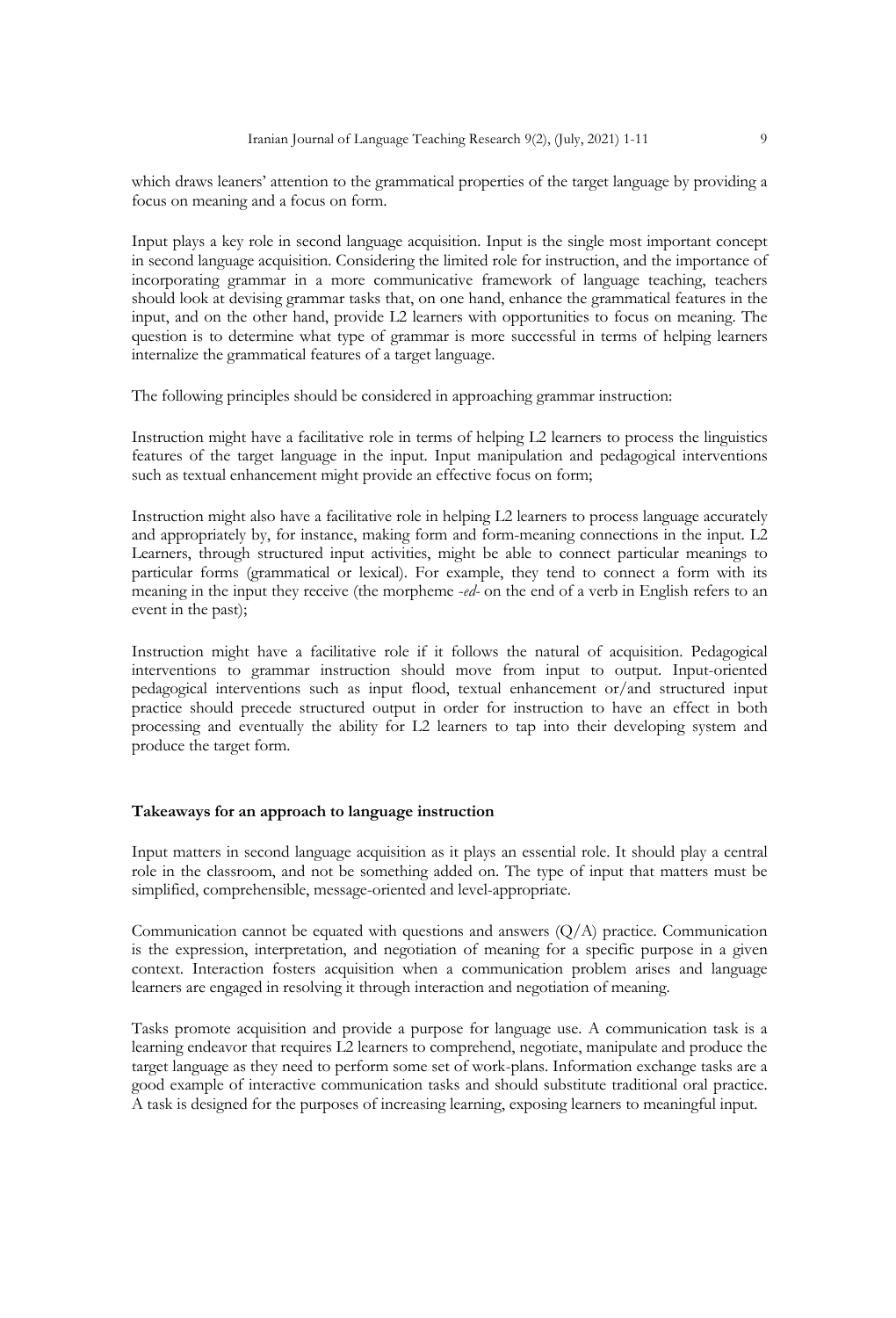#### 10 Alessandro Benati/Beyond methods: Towards an evidence-based …

In terms of formal instruction, structured input practice helps learners to process input correctly and efficiently and therefore increases learner's intake. Input enhancement techniques provide foreign language learners with access to comprehensible input, positive evidence and help learners to pay attention to grammatical forms in the input. Collaborative output tasks are useful tasks as they provide learners with an opportunity to produce output, promote negotiation of form and at the same time develop learners' linguistic skills. Grammar tasks should be developed to ensure that learners process input correctly and efficiently. They should be designed for learners to notice and process forms in the input and eventually make correct form-mapping connections. Grammar tasks must move from input to output practice.

It is envisaged that an effective approach to language instruction is one based and informed by theory and appropriate empirical evidence in second language acquisition (Benati, 2020).

# **References**

- Benati, A. (2019). Classroom-oriented research: Processing Instruction*. Language Teaching*, 52, 343- 359.
- Benati, A. (2020). *Key questions in language teaching: An introduction*. Cambridge University Press.
- Benati, A. (2021). *Focus on Form*. Cambridge University Press.
- Ellis, N. C. (2012). Frequency-based accounts of SLA. In S. M. Gass & A. Mackey (Eds.).

*Handbook of second language acquisition* (pp. 93-210). Routledge.

Ellis, R. (2003). *Task-based language learning and teaching*. Oxford University Press.

Gass, S., & Mackey, A. (2002). (Eds.). *Handbook of second language acquisition*. Routledge.

- Krashen, S. (1982). *Principles and practice in second language* acquisition. Pergamon.
- Lee, J. (2000). *Tasks and communicating in language classrooms*. McGraw-Hill.
- Long, M. (2007). *Problems in SLA*. Lawrence Erlbaum.
- Long, M. (2017). Instructed second language acquisition (ISLA): Geopolitics, methodological issues, and some major research questions. *Instructed Second Language Acquisition* 1, 7–44.
- Nunan, D. (2004). *Task-based language teaching*. Cambridge University Press.
- Pienemann, M., Lenzing, A. (2015). Processability theory. In B.VanPatten & J. Williams, J. (Eds.), *Theories in second language acquisition 2nd edition* (pp. 159-179). New York: Routledge.
- Ranta, L., & Lyster, R. (2017). Form-focused instruction. In P. Garrett & J. Cots. (Ed.). The Routledge handbook of language awareness (pp. 40-56). Routledge.
- Mackey, A., & J. Philip (1998). Conversational interaction and second language development: Recasts, responses, and red herrings? *The Modern Language Journal* 82, 338–356.